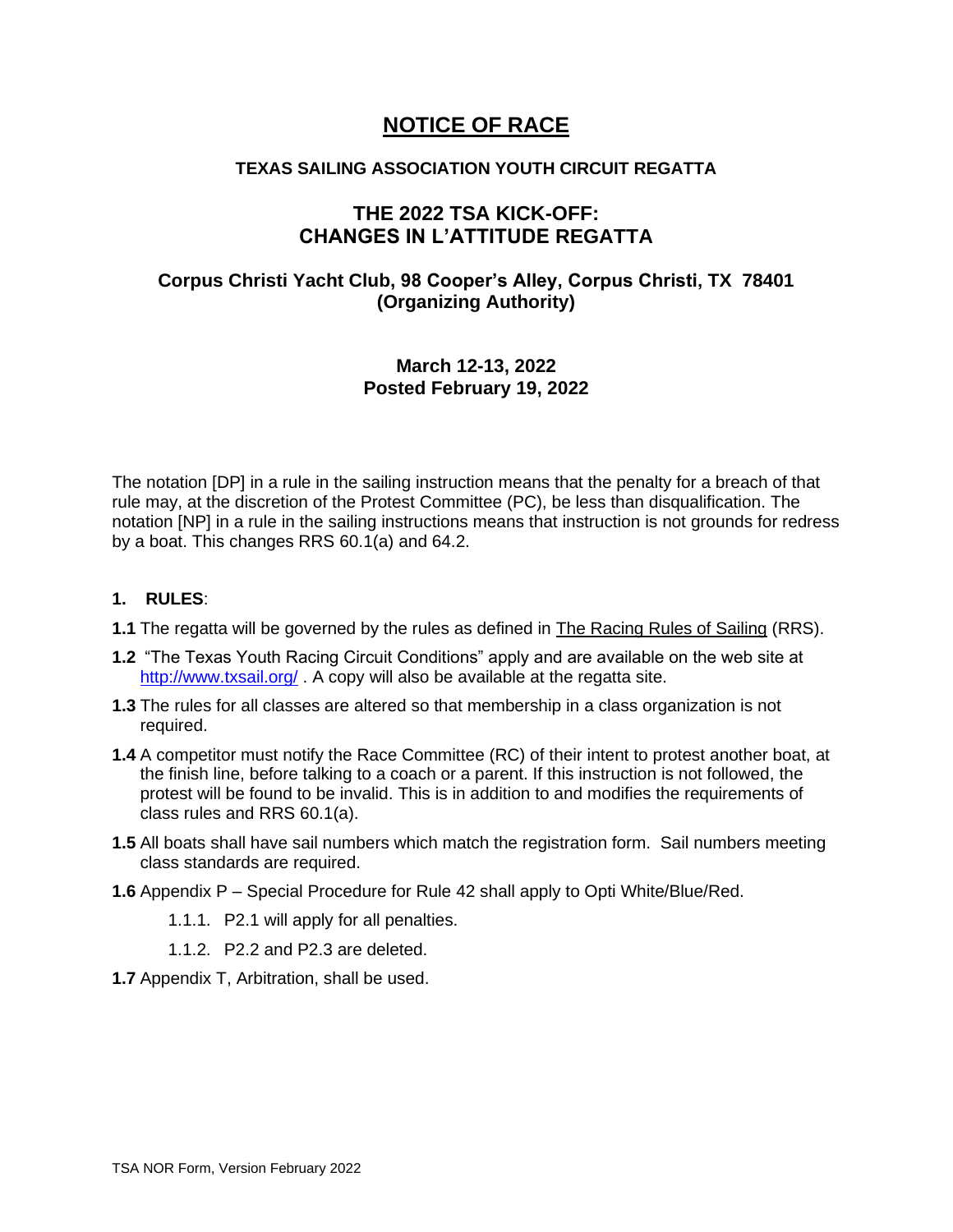## **2. ADVERTISING:**

**2.1** Boats may be required to display advertising chosen and supplied by the organizing authority.

## **3. ELIGIBILITY:**

- *3.1 The regatta is open to all boats of the Optimist, Laser (Full, Radial and 4.7) and Double-Handed (420 Club & Z420\*) classes. All classes are "bring your own boat", with the exception of the Z420 class. CCYC will provide boats for this class for the first 8 crews to register. The Z420 is a non-trap and non-spin double-handed boat offered to those sailors wanting double-handed experience without having to haul a boat to Corpus Christi or who may lack experience with spinnaker handling. A minimum of three boats is required to form a class. All boats shall have identifiable sail numbers. Sail numbers meeting class standards are encouraged.*
- **3.2** The regatta is open to all junior sailors who are less than twenty (20) years old and who do not turn twenty (20) years of age during this calendar year.
- **3.3** Optimists are sailed in four (4) fleets:
	- 1.1.1. Green Fleet: Open to all novice sailors under age 15 and through 12/31 of the calendar year in which they turn age 15
	- 1.1.2. White Fleet: Age 10 and under
	- 1.1.3. Blue Fleet: Age 11 12
	- 1.1.4. Red Fleet: Age 13 15
- **3.4** For Optimist White, Blue and Red fleets, the skipper's age on the first day of the regatta determines his or her fleet. Skippers move fleets on their 11th and 13th birthdays. Those turning 15 may continue in Red fleet through December 31 of that year.
- **4. ENTRY FEE:** The entry fee is \$65.00 for each sailor, whether in single or double-handed boats. A late fee of \$25 will be assessed for registrations after Friday at midnight one (1) week prior to the Saturday of the regatta. The entry fee includes one regatta giveaway and the following meals for each sailor: breakfast and lunch on Saturday and breakfast and lunch on Sunday. Meal tickets will be available for non-competitors for an extra charge of \$25.00. Make all registration checks payable to CORPUS CHRISTI YACHT CLUB.

### **5. REGISTRATION AND CHECK IN:**

- **5.1 Pre-Registration is encouraged** and may be completed online at [http://www.txsail.org/.](http://www.txsail.org/)
- **5.2** Registration and check-in at the regatta will be conducted on Saturday, March 12, 2022, between 8:00 am and 9:00 am in the clubhouse.
- **5.3** All sailors are **required to check in** by 9:00 am on Saturday at the registration table, even if the sailor pre-registered by mail or other means.
- **5.4** Execution of a **Liability Release Agreement** as set forth in the Registration Form shall be required. Parents are urged to provide a signed **Medical Consent Form** to enable other adults to obtain emergency medical services in the event of the parents' unavailability during the regatta.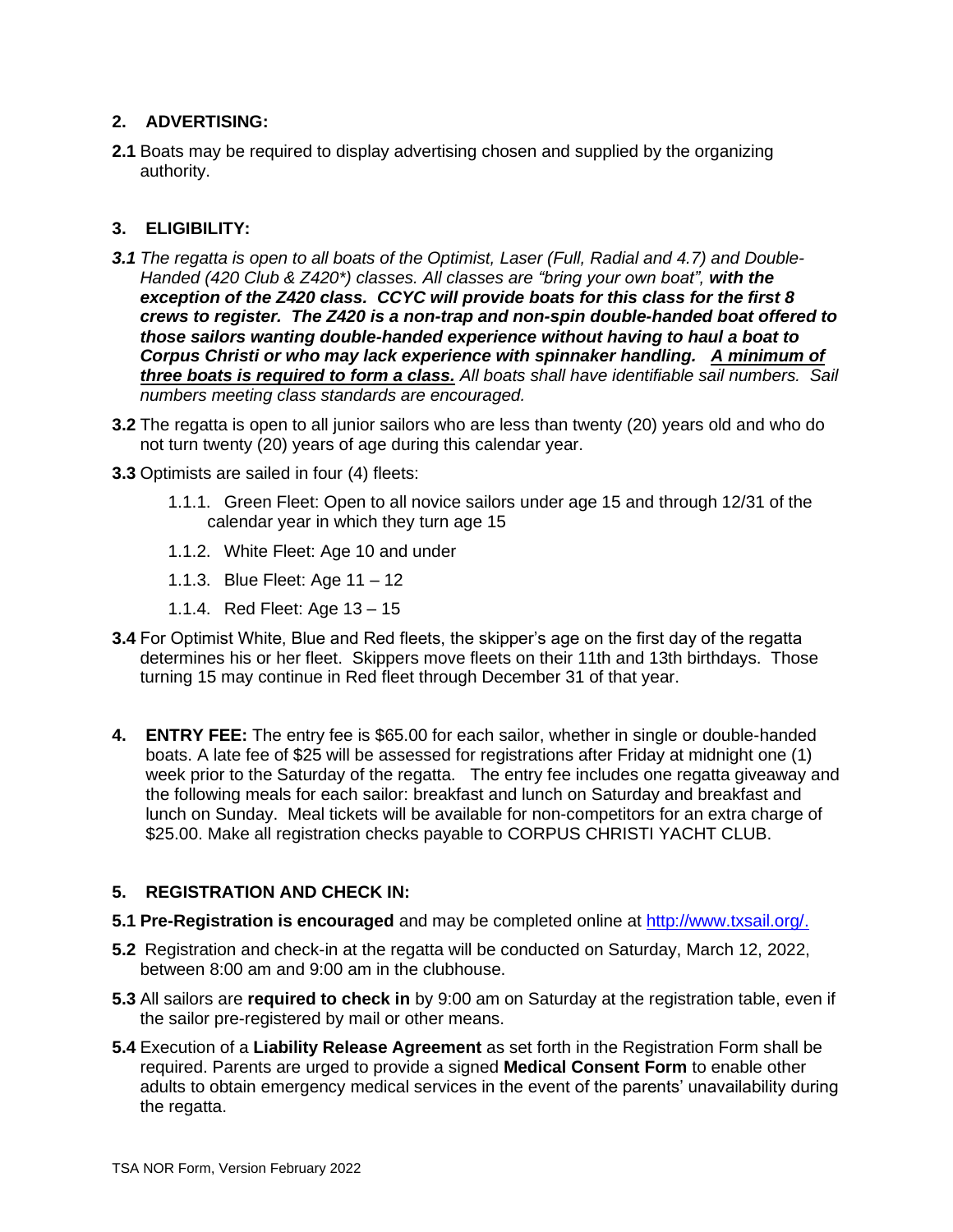## **6. PRELIMINARY SCHEDULE (subject to change):**

- **6.1** Subject to the decisions of the Race Committee, six or more races are scheduled. One or more races will constitute a regatta. If five or more races are completed, there will be one throw out race for scoring purposes. If ten or more races are completed there will be one additional throw out – two total – for scoring purposes.
- **6.2** The schedule for the regatta is:

Friday, March 11, 2022

1700-2000 The Club will be open to allow unloading of boats.

### Saturday, March 12, 2022

| 0800-0900            | <b>Breakfast</b>                                               |
|----------------------|----------------------------------------------------------------|
| 0800-0900            | Registration at the CCYC Clubhouse                             |
| 0915                 | Skipper's Meeting at the CCYC Clubhouse (Attendance Mandatory) |
| 1030                 | Warning Signal for the first race, additional races to follow  |
| <b>Between Races</b> | Lunch will be served on the water                              |

### Sunday, March 13, 2022

| 0800-0900 | <b>Breakfast</b>                                                  |
|-----------|-------------------------------------------------------------------|
| 1000      | Preparatory Signal for the first race, additional races to follow |

- **6.3** No warning signal for a race will be given after 13:30 on Sunday.
- **6.4** Attendance at the **Skippers' Meeting** held at 0915 am on Saturday of the regatta at the Clubhouse is mandatory.
- **7. SAILING INSTRUCTIONS:** Sailing Instructions will be provided **ONLINE** at the TSA Website [\(http://www.txsail.org/\)](http://www.txsail.org/) and posted on the Notice Board.
- **8. VENUE:** Races will be conducted on the waters of Corpus Christi Bay.
- **9. COURSES:** Courses will be described in detail in the Sailing Instructions and may include windward/leeward, triangle, box, or Olympic-style courses.

## **10. PENALTY SYSTEM:**

RRS 44.1 is changed so that the Two-Turn Penalty is replaced by the One-Turn Penalty.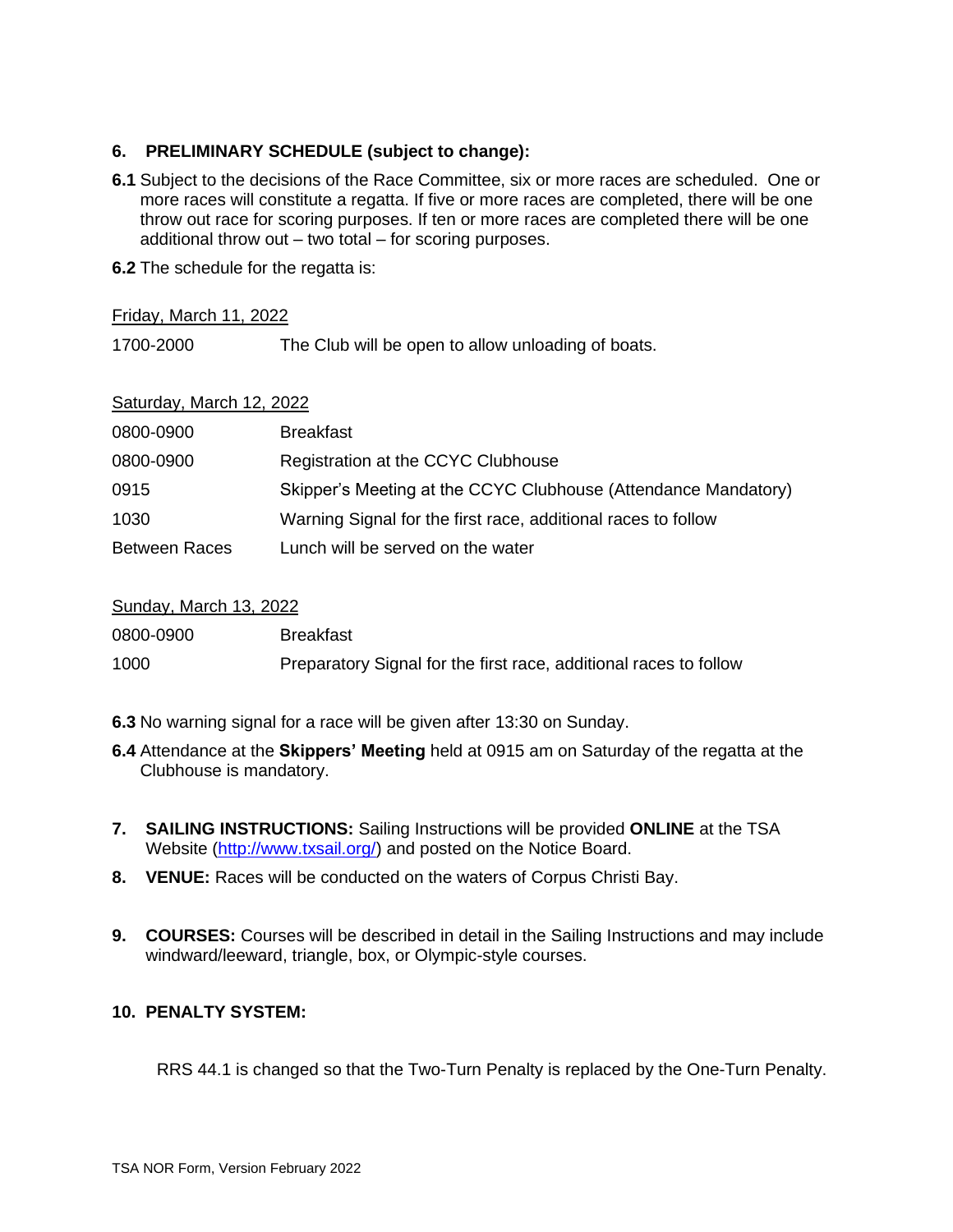### **11. SCORING:**

**11.1** The Low Point System of Appendix A will apply with the following changes:

12.1.1 One (1) completed race is required to constitute a regatta.

12.1.2 When five (5) or more races have been completed, a boat's series score will be the total of her race scores excluding her worst score.

12.1.3 When ten (10) or more races have been completed, a boat's series score will be the total of her race scores excluding her two (2) worst scores.

#### **12. SAFETY:**

- **12.1 [DP] RRS 40.1 is in effect so that each competitor shall wear a U.S. Coast Guard approved life jacket (PFD), in good condition, that is 100% dependent on foam for flotation (i.e., inherently buoyant) and the appropriate size for the sailor, at all times while on the water, except for brief periods while adding or removing clothing. A violation of this instruction may be protested by race officials or a competitor; however, an inadvertent and momentary breach of this instruction may receive a penalty less than disqualification at the discretion of the protest committee. A pinnie may be worn outside of the PFD. This changes RRS 64.2.**
- **12.2** Support Boats (including coaches and parents) (support boats) shall have a working VHF radio and monitor the RC channel.
- **12.3** [DP] All support boats that are required by Texas state law, must wear a safety killswitch lanyard, especially when in the proximity of and approaching sailors in and on the water. If a support boat is required to use a kill switch and is not equipped with or is not using a kill switch, the support boat may be subject to protest.

### **13. RISK, DISCLAIMER OF LIABILITY & PERSONAL CONDUCT**

- **13.1** Competitors participate in the regatta at their own risk. See RRS 3 (Decision to Race). The organizing authority will not accept any liability for material damage or personal injury, or death sustained in conjunction with or prior to, during, or after this event.
- **13.2** Competitors will accept full responsibility for all his/her actions during any activity related to the event. This includes on-shore activities before, during and after the regatta until such time as they leave the venue for home of the airport.